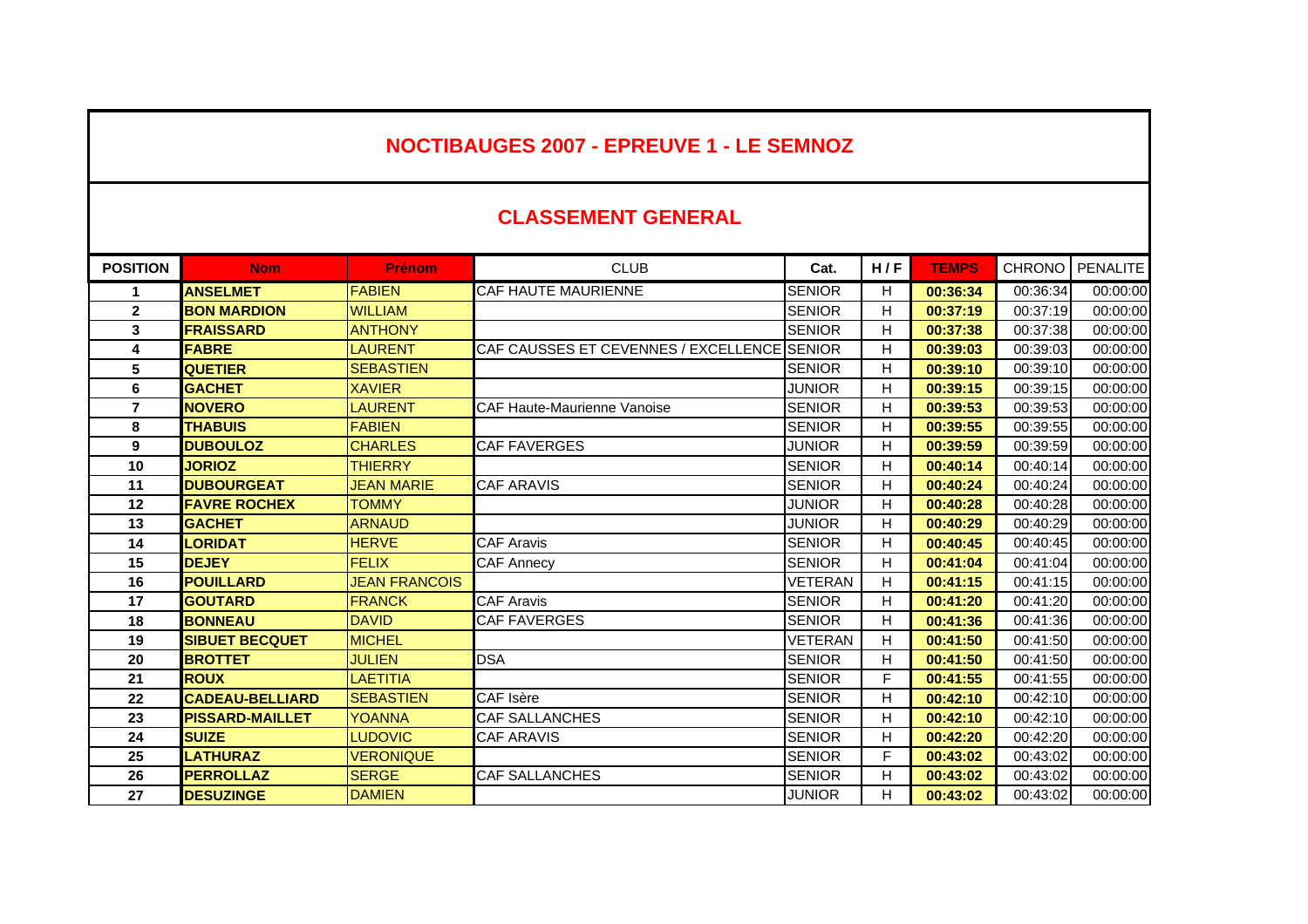| 28 | <b>BORGNET</b>       | <b>YANN</b>       | <b>CAF ANNECY</b>                           | <b>JUNIOR</b>  | H. | 00:43:30 | 00:43:30 | 00:00:00 |
|----|----------------------|-------------------|---------------------------------------------|----------------|----|----------|----------|----------|
| 29 | <b>BOUCHON</b>       | <b>JEROME</b>     |                                             | <b>SENIOR</b>  | H  | 00:44:03 | 00:44:03 | 00:00:00 |
| 30 | <b>DESUZINGE</b>     | <b>JEAN PAUL</b>  |                                             | <b>VETERAN</b> | H  | 00:44:03 | 00:44:03 | 00:00:00 |
| 31 | <b>IDELON</b>        | <b>YANNICK</b>    |                                             | <b>SENIOR</b>  | H  | 00:44:20 | 00:44:20 | 00:00:00 |
| 32 | <b>GALLAND</b>       | <b>MATHIEU</b>    |                                             | <b>SENIOR</b>  | H  | 00:44:20 | 00:44:20 | 00:00:00 |
| 33 | <b>MONSCHEIN</b>     | <b>ROBERT</b>     | Club des Sports Aix Revard                  | <b>VETERAN</b> | H  | 00:44:35 | 00:44:35 | 00:00:00 |
| 34 | <b>PORTES</b>        | <b>NICOLAS</b>    |                                             | <b>SENIOR</b>  | H  | 00:44:35 | 00:44:35 | 00:00:00 |
| 35 | <b>OGGIERI</b>       | <b>CHRISTOPHE</b> |                                             | <b>SENIOR</b>  | H  | 00:44:45 | 00:44:45 | 00:00:00 |
| 36 | <b>VEUGLE</b>        | <b>DANIEL</b>     |                                             | <b>SENIOR</b>  | H  | 00:44:45 | 00:44:45 | 00:00:00 |
| 37 | <b>FAVRE-FELIX</b>   | <b>ALAIN</b>      | <b>CAF Annecy</b>                           | <b>SENIOR</b>  | H  | 00:44:45 | 00:44:45 | 00:00:00 |
| 38 | <b>PELLOUX</b>       | <b>GAEL</b>       | CAF SALLANCHES                              | <b>SENIOR</b>  | Н  | 00:44:45 | 00:44:45 | 00:00:00 |
| 39 | <b>FABRE</b>         | <b>VALENTINE</b>  | CAF CAUSSES ET CEVENNES / EXCELLENCE SENIOR |                | F  | 00:44:45 | 00:44:45 | 00:00:00 |
| 40 | <b>GAY PERRET</b>    | LAURENT           | CAF LA ROCHE BONNEVILLE                     | <b>JUNIOR</b>  | H  | 00:45:35 | 00:45:35 | 00:00:00 |
| 41 | <b>MEUNIER</b>       | <b>PIERRE</b>     |                                             | <b>JUNIOR</b>  | H  | 00:45:46 | 00:45:46 | 00:00:00 |
| 42 | <b>MOENNE LOCCOZ</b> | <b>FRANCOIS</b>   |                                             | <b>VETERAN</b> | H  | 00:46:05 | 00:46:05 | 00:00:00 |
| 43 | <b>MARTIN</b>        | <b>HUGUES</b>     |                                             | <b>SENIOR</b>  | H  | 00:46:25 | 00:46:25 | 00:00:00 |
| 44 | <b>ROCHE</b>         | <b>SYLVESTRE</b>  | CAF DSA                                     | <b>SENIOR</b>  | H  | 00:46:25 | 00:46:25 | 00:00:00 |
| 45 | <b>MOUTHON</b>       | <b>DENIS</b>      | <b>CAF Annecy</b>                           | <b>VETERAN</b> | H  | 00:46:48 | 00:46:48 | 00:00:00 |
| 46 | <b>MAIRE</b>         | <b>LUDOVIC</b>    |                                             | <b>SENIOR</b>  | H  | 00:46:48 | 00:46:48 | 00:00:00 |
| 47 | <b>BOCQUET</b>       | <b>GHISLAIN</b>   |                                             | <b>SENIOR</b>  | H  | 00:47:13 | 00:47:13 | 00:00:00 |
| 48 | <b>RIZZI</b>         | <b>JULIEN</b>     | <b>CAF ANNECY</b>                           | <b>SENIOR</b>  | H  | 00:47:15 | 00:47:15 | 00:00:00 |
| 49 | <b>DISS</b>          | <b>CEDRIC</b>     |                                             | <b>SENIOR</b>  | H  | 00:47:15 | 00:47:15 | 00:00:00 |
| 50 | <b>RIGAUD</b>        | <b>DANIEL</b>     | CAF Chambéry                                | <b>SENIOR</b>  | H  | 00:47:15 | 00:47:15 | 00:00:00 |
| 51 | <b>VIVIER</b>        | <b>FREDERIC</b>   |                                             | <b>SENIOR</b>  | H  | 00:47:50 | 00:47:50 | 00:00:00 |
| 52 | <b>GATTONE</b>       | <b>SYLVAIN</b>    |                                             | <b>SENIOR</b>  | H  | 00:47:50 | 00:47:50 | 00:00:00 |
| 53 | <b>OUDIN</b>         | <b>JEROME</b>     |                                             | <b>SENIOR</b>  | H  | 00:47:50 | 00:47:50 | 00:00:00 |
| 54 | <b>BONEAU</b>        | <b>VINCENT</b>    | <b>CAF Annecy</b>                           | <b>SENIOR</b>  | H  | 00:48:00 | 00:48:00 | 00:00:00 |
| 55 | <b>BLANC</b>         | <b>NATHALIE</b>   | <b>CAF Albertville</b>                      | <b>SENIOR</b>  | F. | 00:48:00 | 00:48:00 | 00:00:00 |
| 56 | <b>COUDURIER</b>     | <b>OLIVIER</b>    | <b>CAF Cluses</b>                           | <b>SENIOR</b>  | H  | 00:48:00 | 00:48:00 | 00:00:00 |
| 57 | <b>LACHENAL</b>      | <b>PHILIPPE</b>   |                                             | <b>SENIOR</b>  | H  | 00:48:30 | 00:48:30 | 00:00:00 |
| 58 | <b>BRETON</b>        | <b>MARC</b>       | CAF Chambéry                                | <b>JUNIOR</b>  | H  | 00:48:30 | 00:48:30 | 00:00:00 |
| 59 | <b>MOLLARET</b>      | <b>BRUNO</b>      | <b>CAF ANNECY</b>                           | <b>VETERAN</b> | H  | 00:48:30 | 00:48:30 | 00:00:00 |
| 60 | <b>BIJASSON</b>      | <b>NICOLAS</b>    |                                             | <b>SENIOR</b>  | H  | 00:49:25 | 00:49:25 | 00:00:00 |
| 61 | <b>LAYE</b>          | <b>JÉRÔME</b>     | CAF DSA                                     | <b>SENIOR</b>  | H. | 00:49:25 | 00:49:25 | 00:00:00 |
| 62 | <b>NARDIN</b>        | <b>JEAN LOUIS</b> |                                             | <b>VETERAN</b> | H  | 00:50:25 | 00:50:25 | 00:00:00 |
| 63 | <b>COSTE</b>         | <b>SEBASTIEN</b>  |                                             | <b>SENIOR</b>  | H  | 00:50:42 | 00:50:42 | 00:00:00 |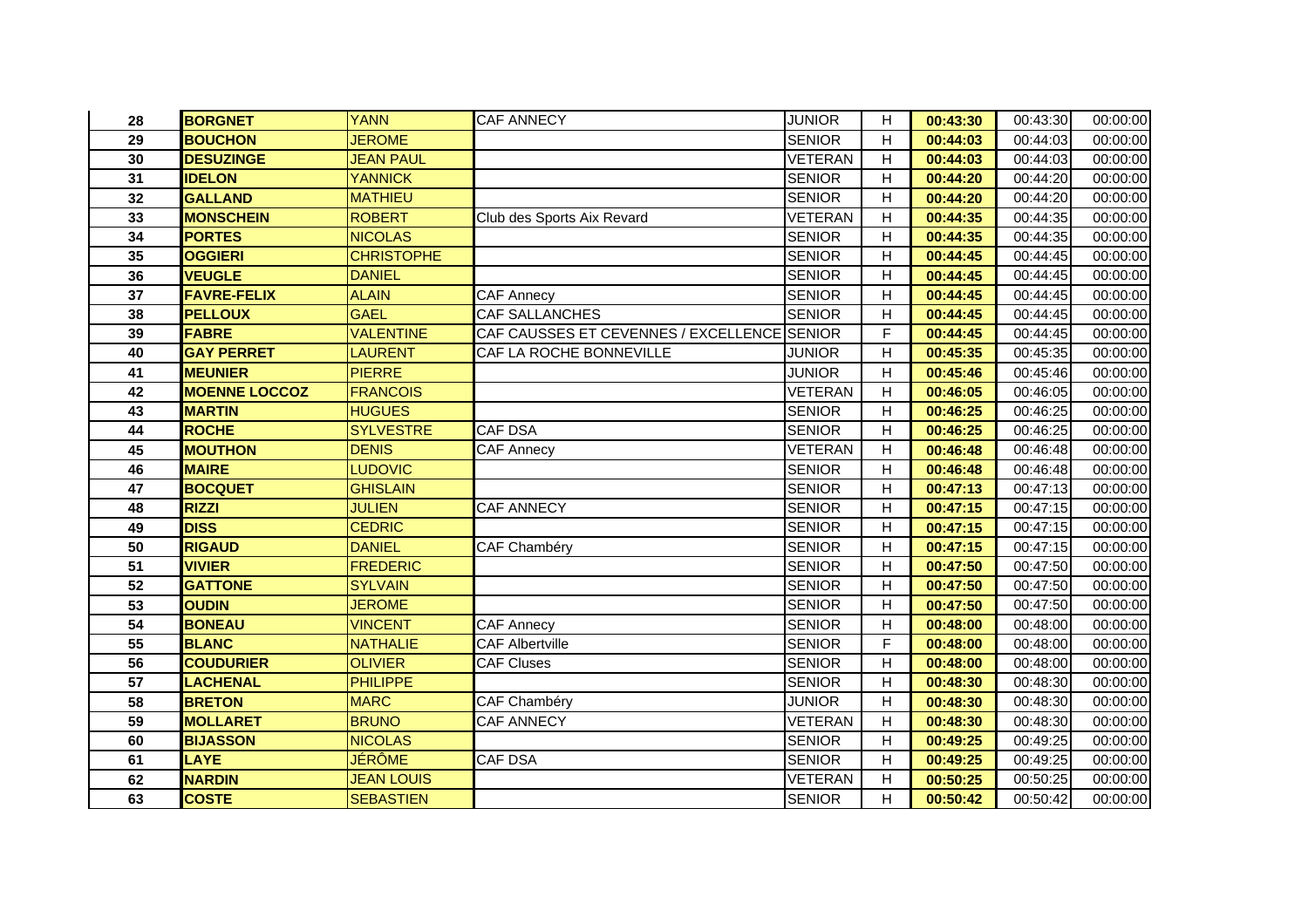| 64 | <b>BERNILLON</b>     | <b>DAVID</b>       |                              | <b>SENIOR</b>  | H                         | 00:50:58 | 00:50:58 | 00:00:00 |
|----|----------------------|--------------------|------------------------------|----------------|---------------------------|----------|----------|----------|
| 65 | <b>DUFOUR</b>        | <b>JEAN-PIERRE</b> | <b>CAF Aravis</b>            | <b>VETERAN</b> | H                         | 00:51:20 | 00:51:20 | 00:00:00 |
| 66 | <b>GOLLIET</b>       | <b>SIMON</b>       | <b>CAF Aravis</b>            | <b>VETERAN</b> | H                         | 00:51:20 | 00:51:20 | 00:00:00 |
| 67 | <b>BOUSQUET</b>      | <b>RONUALD</b>     | Aix les Bains Triathlon      | <b>SENIOR</b>  | H                         | 00:51:20 | 00:51:20 | 00:00:00 |
| 68 | <b>CHARLOT</b>       | <b>DAMIEN</b>      |                              | <b>SENIOR</b>  | H                         | 00:51:20 | 00:51:20 | 00:00:00 |
| 69 | <b>EICHINGER</b>     | <b>CECILE</b>      |                              | <b>SENIOR</b>  | F                         | 00:51:35 | 00:51:35 | 00:00:00 |
| 70 | <b>BEHRA</b>         | <b>ERIC</b>        |                              | <b>SENIOR</b>  | н                         | 00:52:03 | 00:52:03 | 00:00:00 |
| 71 | <b>VANDENHELSKEN</b> | <b>LOIC</b>        |                              | <b>SENIOR</b>  | H                         | 00:52:20 | 00:52:20 | 00:00:00 |
| 72 | <b>ROUCHY</b>        | <b>ELISE</b>       |                              | <b>SENIOR</b>  | F                         | 00:52:30 | 00:52:30 | 00:00:00 |
| 73 | <b>JOND</b>          | <b>JOHANNY</b>     |                              | <b>JUNIOR</b>  | H                         | 00:52:30 | 00:52:30 | 00:00:00 |
| 74 | <b>BERMAT</b>        | <b>JEAN LUC</b>    |                              | <b>VETERAN</b> | H                         | 00:52:30 | 00:52:30 | 00:00:00 |
| 75 | <b>GODAL</b>         | <b>CHRISTOPHE</b>  | CAF Annecy                   | <b>SENIOR</b>  | H                         | 00:52:45 | 00:52:45 | 00:00:00 |
| 76 | <b>DEBOMY</b>        | <b>BENJAMIN</b>    | CAF Chaméry                  | <b>SENIOR</b>  | H                         | 00:52:55 | 00:52:55 | 00:00:00 |
| 77 | <b>TESTARD</b>       | JÉRÉMY             | CAF ANNECY                   | <b>SENIOR</b>  | H                         | 00:53:25 | 00:53:25 | 00:00:00 |
| 78 | <b>DOFFE</b>         | <b>LUDWIG</b>      |                              | <b>SENIOR</b>  | H                         | 00:53:42 | 00:53:42 | 00:00:00 |
| 79 | <b>COULANGE</b>      | <b>CHRISTIAN</b>   | <b>CAF Aravis</b>            | VETERAN        | H                         | 00:54:03 | 00:54:03 | 00:00:00 |
| 80 | <b>RENAUD</b>        | <b>PHILIPPE</b>    |                              | <b>VETERAN</b> | H                         | 00:54:31 | 00:54:31 | 00:00:00 |
| 81 | <b>LEVEQUE</b>       | <b>AURÉLIE</b>     | <b>CAF Annecy</b>            | <b>SENIOR</b>  | F.                        | 00:54:45 | 00:54:45 | 00:00:00 |
| 82 | <b>GEVAIS</b>        | <b>YOANNA</b>      |                              | <b>SENIOR</b>  | F.                        | 00:54:55 | 00:54:55 | 00:00:00 |
| 83 | <b>CHENE</b>         | <b>MARC</b>        | SKI CLUB TEFAL               | <b>SENIOR</b>  | H                         | 00:55:07 | 00:55:07 | 00:00:00 |
| 84 | <b>DE BERNARDO</b>   | <b>NOEL</b>        |                              | <b>SENIOR</b>  | H                         | 00:55:07 | 00:55:07 | 00:00:00 |
| 85 | <b>DEBUISSON</b>     | <b>JEAN-LOUIS</b>  |                              | <b>VETERAN</b> | $\boldsymbol{\mathsf{H}}$ | 00:55:57 | 00:55:57 | 00:00:00 |
| 86 | <b>FILLON</b>        | <b>XAVIER</b>      |                              | <b>SENIOR</b>  | H                         | 00:55:57 | 00:55:57 | 00:00:00 |
| 87 | <b>DE VETTOR</b>     | <b>DIDIER</b>      | Multisports Arêches Beaufort | <b>SENIOR</b>  | H                         | 00:56:15 | 00:56:15 | 00:00:00 |
| 88 | <b>COUDURIER</b>     | <b>CHRISTIAN</b>   |                              | <b>VETERAN</b> | H                         | 00:56:15 | 00:56:15 | 00:00:00 |
| 89 | <b>DUCONSEILLE</b>   | <b>THOMAS</b>      |                              | <b>SENIOR</b>  | H                         | 00:56:25 | 00:56:25 | 00:00:00 |
| 90 | <b>BETEND</b>        | <b>DENIS</b>       |                              | <b>VETERAN</b> | H                         | 00:56:37 | 00:56:37 | 00:00:00 |
| 91 | <b>GUITTARD</b>      | <b>THIERRY</b>     | CMR / SC Tefal               | <b>SENIOR</b>  | H                         | 00:56:46 | 00:56:46 | 00:00:00 |
| 92 | <b>MANIGLIER</b>     | <b>ANTOINE</b>     |                              | <b>JUNIOR</b>  | H                         | 00:56:46 | 00:56:46 | 00:00:00 |
| 93 | <b>MOUQUET</b>       | <b>CATHERINE</b>   |                              | <b>VETERAN</b> | F                         | 00:57:05 | 00:57:05 | 00:00:00 |
| 94 | LE CHEVALLIER        | <b>BENOIT</b>      |                              | <b>SENIOR</b>  | H                         | 00:57:30 | 00:57:30 | 00:00:00 |
| 95 | <b>GIREL</b>         | <b>LOIC</b>        |                              | <b>SENIOR</b>  | H                         | 00:58:28 | 00:58:28 | 00:00:00 |
| 96 | <b>TIBERGHIEN</b>    | <b>MARC</b>        |                              | <b>JUNIOR</b>  | H                         | 00:58:44 | 00:58:44 | 00:00:00 |
| 97 | <b>CORDEAU</b>       | <b>VINCENT</b>     | CAF Chambéry                 | <b>SENIOR</b>  | H                         | 00:59:35 | 00:59:35 | 00:00:00 |
| 98 | <b>GRILLET</b>       | <b>MICKAEL</b>     | <b>SALOMON</b>               | <b>VETERAN</b> | H                         | 00:59:48 | 00:59:48 | 00:00:00 |
| 99 | <b>SILITCH</b>       | <b>NINA</b>        |                              | <b>SENIOR</b>  | F.                        | 01:00:05 | 01:00:05 | 00:00:00 |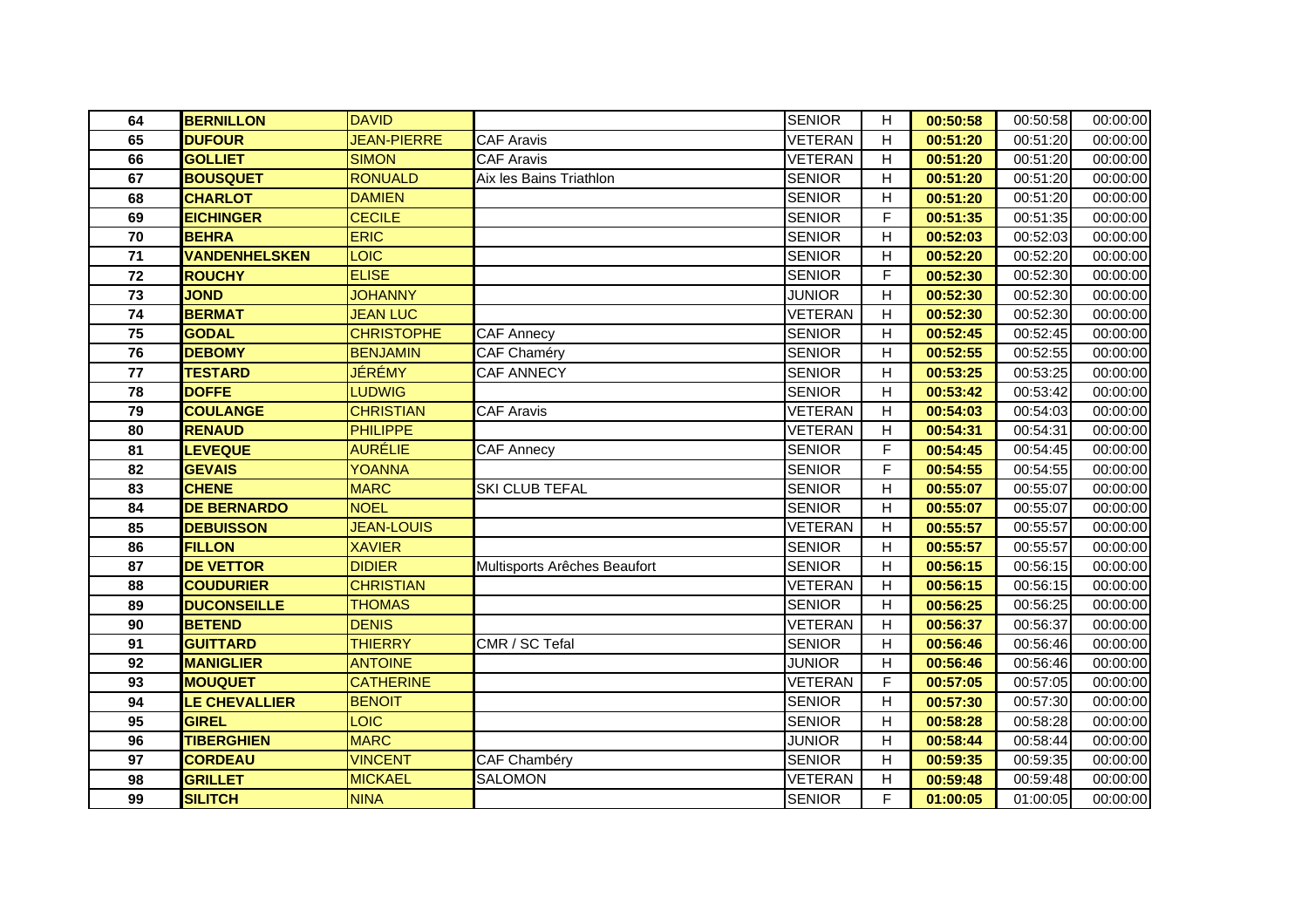| 100 | <b>MEYER</b>       | <b>LYNDSAY</b>   |                       | <b>SENIOR</b>  | F                         | 01:00:20 | 01:00:20 | 00:00:00 |
|-----|--------------------|------------------|-----------------------|----------------|---------------------------|----------|----------|----------|
| 101 | <b>TERRIER</b>     | VALÉRIE          | <b>CAF Méthet</b>     | <b>SENIOR</b>  | $\mathsf F$               | 01:00:20 | 01:00:20 | 00:00:00 |
| 102 | <b>CARLE</b>       | <b>PIERRE</b>    |                       | <b>VETERAN</b> | H                         | 01:00:25 | 01:00:25 | 00:00:00 |
| 103 | <b>MEIGNEY</b>     | <b>GEORGES</b>   | Radar Sport           | <b>VETERAN</b> | H                         | 01:00:45 | 01:00:45 | 00:00:00 |
| 104 | <b>MARI</b>        | <b>EDOUARD</b>   |                       | <b>SENIOR</b>  | H                         | 01:00:54 | 01:00:54 | 00:00:00 |
| 105 | <b>HUGON</b>       | <b>MICHEL</b>    |                       | <b>VETERAN</b> | H                         | 01:01:55 | 01:01:55 | 00:00:00 |
| 106 | <b>COLLET</b>      | <b>GERARD</b>    |                       | <b>VETERAN</b> | H                         | 01:04:28 | 01:04:28 | 00:00:00 |
| 107 | <b>TIBERGHIEN</b>  | <b>JEAN</b>      |                       | <b>JUNIOR</b>  | H                         | 01:04:28 | 01:04:28 | 00:00:00 |
| 108 | <b>BILLON</b>      | LOIC             |                       | <b>SENIOR</b>  | H                         | 01:04:28 | 01:04:28 | 00:00:00 |
| 109 | <b>LE HYARIC</b>   | <b>STÉPHANE</b>  | <b>CAF ANNECY</b>     | <b>SENIOR</b>  | H                         | 01:04:28 | 01:04:28 | 00:00:00 |
| 110 | <b>MERMILLOD</b>   | <b>NICOLAS</b>   |                       | <b>SENIOR</b>  | Н                         | 01:04:28 | 01:04:28 | 00:00:00 |
| 111 | <b>ALA</b>         | <b>SILVIA</b>    |                       | <b>SENIOR</b>  | F                         | 01:05:07 | 01:05:07 | 00:00:00 |
| 112 | <b>TESTARD</b>     | <b>ERWIN</b>     | CAF                   | <b>JUNIOR</b>  | $\boldsymbol{\mathsf{H}}$ | 01:06:00 | 01:06:00 | 00:00:00 |
| 113 | <b>TIBERGHIEN</b>  | <b>BENOIT</b>    |                       | <b>VETERAN</b> | H                         | 01:06:00 | 01:06:00 | 00:00:00 |
| 114 | <b>MEGEVAND</b>    | <b>PHILIPPE</b>  |                       | <b>SENIOR</b>  | H                         | 01:06:25 | 01:06:25 | 00:00:00 |
| 115 | <b>ROFELDER</b>    | <b>HERVE</b>     |                       | <b>VETERAN</b> | H                         | 01:06:47 | 01:06:47 | 00:00:00 |
| 116 | <b>ROFELDER</b>    | <b>JOEFFREY</b>  |                       | <b>JUNIOR</b>  | H                         | 01:06:47 | 01:06:47 | 00:00:00 |
| 117 | <b>BERNARD</b>     | <b>ELOISE</b>    | <b>CAF ANNECY</b>     | <b>SENIOR</b>  | F                         | 01:07:25 | 01:07:25 | 00:00:00 |
| 118 | <b>BOSSE</b>       | <b>IVAN</b>      | <b>CAF ANNECY</b>     | <b>SENIOR</b>  | H                         | 01:07:25 | 01:07:25 | 00:00:00 |
| 119 | <b>GIEN</b>        | <b>MICHEL</b>    | SKI CLUB de Pringy    | <b>VETERAN</b> | H                         | 01:07:30 | 01:07:30 | 00:00:00 |
| 120 | <b>LASCHAMPS</b>   | <b>DENIS</b>     | <b>CAF Annecy</b>     | <b>VETERAN</b> | H                         | 01:07:30 | 01:07:30 | 00:00:00 |
| 121 | <b>MOLNAR</b>      | <b>PIERRE</b>    | Vitalmot Montagne     | <b>SENIOR</b>  | H                         | 01:07:46 | 01:07:46 | 00:00:00 |
| 122 | <b>BRIAND</b>      | <b>CHRISTINE</b> | CAF ANNECY            | <b>SENIOR</b>  | F                         | 01:09:10 | 01:09:10 | 00:00:00 |
| 123 | <b>BONDUAU</b>     | <b>DAVID</b>     |                       | <b>SENIOR</b>  | H                         | 01:09:50 | 01:09:50 | 00:00:00 |
| 124 | <b>DROUZY</b>      | <b>NICOLAS</b>   | CAF AIX LES BAINS     | <b>SENIOR</b>  | H                         | 01:10:24 | 01:10:24 | 00:00:00 |
| 125 | <b>PALLUD</b>      | <b>JEROME</b>    |                       | <b>SENIOR</b>  | $\boldsymbol{\mathsf{H}}$ | 01:10:24 | 01:10:24 | 00:00:00 |
| 126 | <b>PIETU</b>       | <b>JACQUES</b>   |                       | <b>VETERAN</b> | H                         | 01:10:46 | 01:10:46 | 00:00:00 |
| 127 | <b>HUYSSEN</b>     | <b>MARC</b>      |                       | <b>VETERAN</b> | H                         | 01:10:54 | 01:10:54 | 00:00:00 |
| 128 | <b>FONTENEAU</b>   | <b>CEDRIC</b>    |                       | <b>SENIOR</b>  | H                         | 01:14:05 | 01:14:05 | 00:00:00 |
| 129 | <b>DUSSETIER</b>   | <b>EMMANUEL</b>  |                       | <b>SENIOR</b>  | H                         | 01:14:50 | 01:14:50 | 00:00:00 |
| 130 | <b>MAZZA</b>       | <b>ALEXANDRA</b> |                       | <b>SENIOR</b>  | F                         | 01:15:04 | 01:15:04 | 00:00:00 |
| 131 | <b>MARGUERITAT</b> | <b>SEVERINE</b>  | Club Montagne Salomon | <b>SENIOR</b>  | F                         | 01:15:15 | 01:15:15 | 00:00:00 |
| 132 | <b>AZZOPARDI</b>   | <b>SANDRINE</b>  |                       | <b>SENIOR</b>  | F                         | 01:23:20 | 01:23:20 | 00:00:00 |
| 133 | <b>GOUTAUDIER</b>  | <b>FREDERIC</b>  |                       | <b>SENIOR</b>  | H.                        | 01:23:44 | 01:23:44 | 00:00:00 |
| 134 | <b>METRAL</b>      | <b>AURORE</b>    |                       | <b>SENIOR</b>  | $\mathsf F$               | 01:24:04 | 01:24:04 | 00:00:00 |
| 135 | <b>METRAL</b>      | LAURIE           |                       | <b>SENIOR</b>  | F.                        | 01:24:15 | 01:24:15 | 00:00:00 |